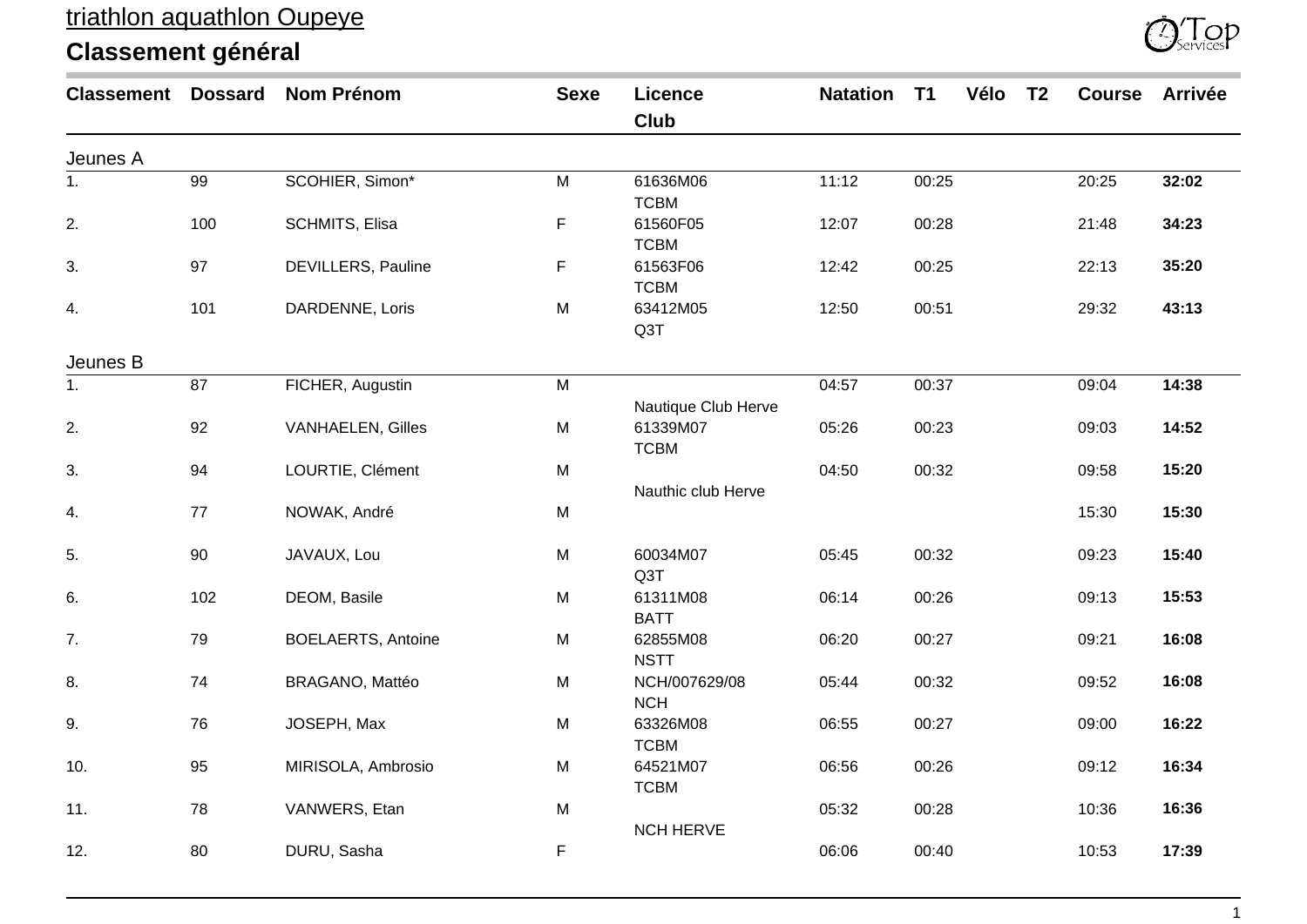

| <b>Classement Dossard</b> |    | <b>Nom Prénom</b>     | <b>Sexe</b> | <b>Licence</b><br><b>Club</b>  | <b>Natation</b> | T1    | Vélo | T <sub>2</sub> | <b>Course</b> | <b>Arrivée</b> |
|---------------------------|----|-----------------------|-------------|--------------------------------|-----------------|-------|------|----------------|---------------|----------------|
| 13.                       | 85 | HALLEUX, Ethan        | M           |                                | 06:28           | 00:33 |      |                | 10:57         | 17:58          |
|                           |    |                       |             | Herve nautic club              |                 |       |      |                |               |                |
| 14.                       | 84 | VANDEVEN, Felix       | M           | 60287M08                       | 06:42           | 00:32 |      |                | 11:05         | 18:19          |
|                           |    |                       |             | <b>TCBM</b>                    |                 |       |      |                |               |                |
| 15.                       | 73 | MERCIER, Basile       | M           | 62284M08                       | 07:20           | 00:35 |      |                | 11:07         | 19:02          |
|                           |    |                       |             | <b>TCBM</b>                    |                 |       |      |                |               |                |
| 16.                       | 75 | DELVIGNE, Margot      | F.          | 63053F08                       | 07:25           | 00:32 |      |                | 11:14         | 19:11          |
|                           |    |                       |             | <b>TCBM</b>                    |                 |       |      |                |               |                |
| 17.                       | 93 | KEDZIERSKI, Guillaume | M           | 59854M07                       | 07:01           | 00:38 |      |                | 12:31         | 20:10          |
|                           |    |                       |             | <b>TCBM</b>                    |                 |       |      |                |               |                |
| Jeunes C                  |    |                       |             |                                |                 |       |      |                |               |                |
| 1.                        | 72 | LETOR, Quentin        | M           | 64513M09                       | 03:02           | 00:20 |      |                | 07:04         | 10:26          |
|                           |    |                       |             | <b>TCBM</b>                    |                 |       |      |                |               |                |
| 2.                        | 64 | COLLIN, Maxence       | M           | 64407M09                       | 03:59           | 00:27 |      |                | 07:10         | 11:36          |
|                           |    |                       |             | Tri-B                          |                 |       |      |                |               |                |
| 3.                        | 62 | JASSOGNE, Olivia      | F.          | 63614F09                       | 03:14           | 00:25 |      |                | 08:05         | 11:44          |
|                           |    |                       |             | <b>NSTT</b>                    |                 |       |      |                |               |                |
| 4.                        | 57 | BRAGANO, Timéo        | M           | NCH/008262/10                  | 03:18           | 00:39 |      |                | 08:24         | 12:21          |
|                           |    |                       |             | <b>NCH</b>                     |                 |       |      |                |               |                |
| 5.                        | 55 | LEFEVRE, Noé          | M           | 485LE418707NO                  | 03:58           | 00:33 |      |                | 07:51         | 12:22          |
|                           |    |                       |             | tCBM                           |                 |       |      |                |               |                |
| 6.                        | 68 | <b>SCHMITS, Alice</b> | F.          | 64845F09                       | 03:28           | 00:32 |      |                | 08:23         | 12:23          |
|                           |    |                       |             | <b>TCBM</b>                    |                 |       |      |                |               |                |
| 7.                        | 67 | MALAGNINI, Juliette   | F           | 63919F09                       | 03:36           | 00:28 |      |                | 08:36         | 12:40          |
|                           |    |                       |             | Tcbm                           |                 |       |      |                |               |                |
| 8.                        | 61 | DUVIVIER, Romeo       | M           |                                | 03:41           | 00:47 |      |                | 08:19         | 12:47          |
|                           |    |                       |             | <b>Triathlon Ardennes ASBL</b> |                 |       |      |                |               |                |
| 9.                        | 70 | STASSEN, Eline        | F.          | 63915F09                       | 03:26           | 00:33 |      |                | 08:59         | 12:58          |
|                           |    |                       |             | Tcbm                           |                 |       |      |                |               |                |
| 10.                       | 60 | BERGERET, Jean        | M           | 61103M10                       | 04:44           | 00:26 |      |                | 08:06         | 13:16          |
|                           |    |                       |             | <b>ETC</b>                     |                 |       |      |                |               |                |
| 11.                       | 63 | SOEUR, Amandine       | F           | 63047F09                       | 03:57           | 00:26 |      |                | 09:04         | 13:27          |
|                           |    |                       |             | <b>TCBM</b>                    |                 |       |      |                |               |                |
| 12.                       | 71 | LESEIGNEUR, Giulia    | F           |                                | 04:02           | 00:49 |      |                | 10:44         | 15:35          |
|                           |    |                       |             | Tcbm                           |                 |       |      |                |               |                |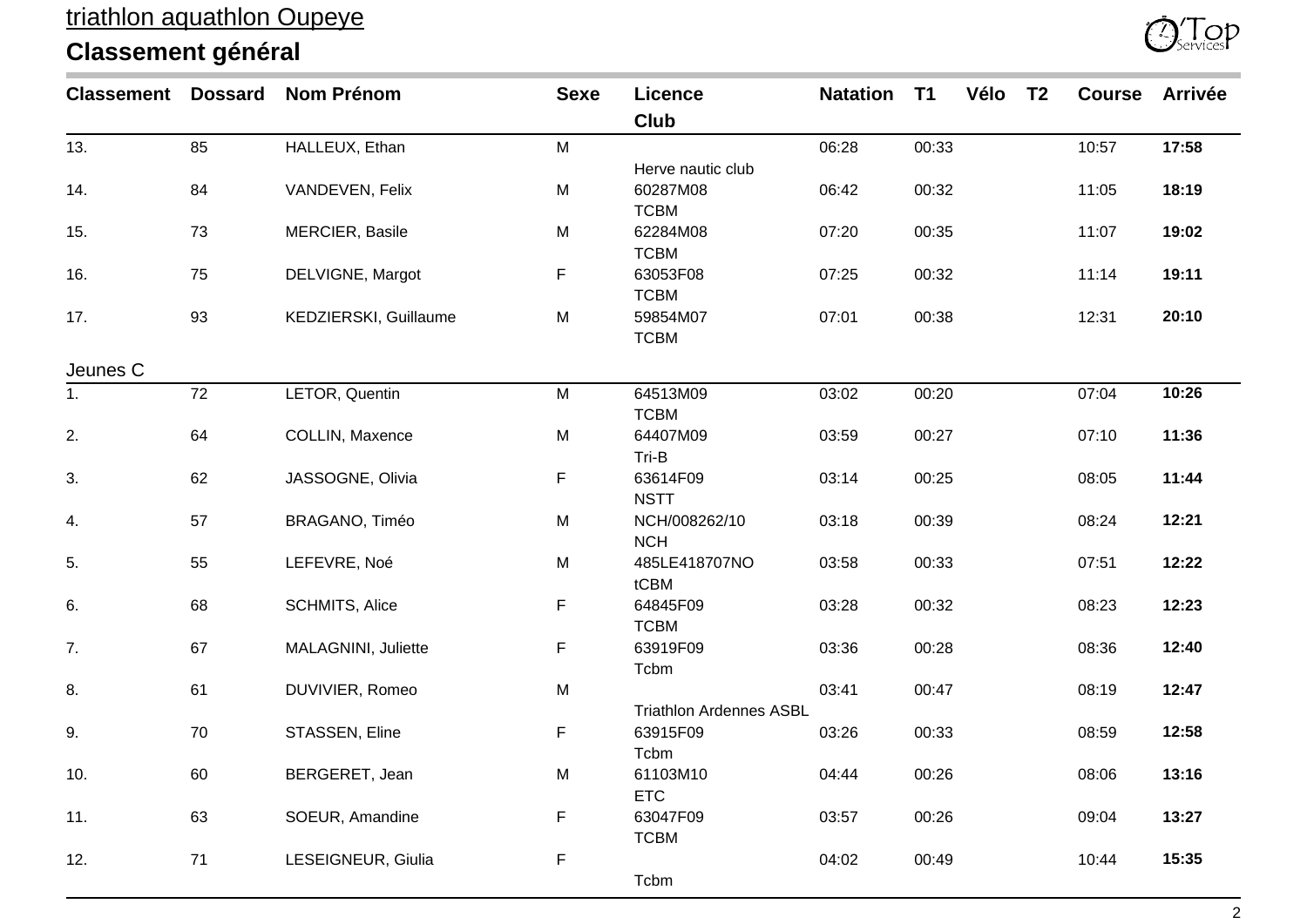

| <b>Classement</b> | <b>Dossard</b> | <b>Nom Prénom</b>        | <b>Sexe</b> | <b>Licence</b> | <b>Natation</b> | T <sub>1</sub> | Vélo        | T <sub>2</sub> | <b>Course</b> | <b>Arrivée</b> |
|-------------------|----------------|--------------------------|-------------|----------------|-----------------|----------------|-------------|----------------|---------------|----------------|
|                   |                |                          |             | Club           |                 |                |             |                |               |                |
| 13.               | 65             | DE BOECK, Emy            | F           |                | 04:03           | 00:37          |             |                | 11:06         | 15:46          |
|                   |                |                          |             | <b>TCBM</b>    |                 |                |             |                |               |                |
| Kids 10           |                |                          |             |                |                 |                |             |                |               |                |
| 1.                | 53             | BRAN, Benjamin           | M           | 64218M11       | 02:05           |                | 00:30 11:25 |                | 00:12 03:27   | 17:39          |
|                   |                |                          |             | <b>NSTT</b>    |                 |                |             |                |               |                |
| 2.                | 41             | CASTIAU, Hugo            | M           | 62906M12       | 02:01           |                | 00:32 11:34 | 00:14 03:28    |               | 17:49          |
|                   |                |                          |             | Trigt          |                 |                |             |                |               |                |
| 3.                | 39             | LONFILS, Sacha           | M           | 64857M12       | 02:18           | 00:30 12:21    |             | 00:16 03:24    |               | 18:49          |
|                   |                |                          |             | <b>NSTT</b>    |                 |                |             |                |               |                |
| 4.                | $30\,$         | DE WAELE, Thibault       | M           | 64998M12       | 02:17           |                | 00:32 12:22 | 00:15 04:01    |               | 19:27          |
|                   |                |                          |             | <b>NSTT</b>    |                 |                |             |                |               |                |
| 5.                | 46             | THEYS, Esteban           | M           | 63760M11       | 02:08           |                | 00:32 12:55 | 00:14 03:39    |               | 19:28          |
|                   |                |                          |             | <b>TTB</b>     |                 |                |             |                |               |                |
| 6.                | 33             | BRUNO, Diego             | M           | 62321M12       | 02:05           |                | 00:27 12:45 |                | 00:17 04:00   | 19:34          |
|                   |                |                          |             | <b>TTB</b>     |                 |                |             |                |               |                |
| 7.                | 49             | <b>TOURNAY, Marius</b>   | M           | 61955M11       | 02:05           |                | 00:43 13:15 |                | 00:20 03:54   | 20:17          |
|                   |                |                          |             | <b>ATCC</b>    |                 |                |             |                |               |                |
| 8.                | 29             | MERTES, Victor           | M           |                | 02:46           |                | 00:38 12:49 | 00:13 03:57    |               | 20:23          |
|                   |                |                          |             | Superbikers    |                 |                |             |                |               |                |
| 9.                | 45             | <b>BEAUDOT, Nerea</b>    | F           | 64216f11       | 02:17           |                | 00:40 13:40 |                | 00:14 03:32   | 20:23          |
|                   |                |                          |             |                |                 |                |             |                |               |                |
| 10.               | 51             | MAREE, Léo               | M           | 62309M11       | 02:23           |                | 00:39 13:00 | 00:20 04:04    |               | 20:26          |
|                   |                |                          |             | Q3T            |                 |                |             |                |               |                |
| 11.               | 47             | BAUDRY, Charlotte        | F           | 64227F11       | 02:48           |                | 00:32 12:56 |                | 00:16 03:55   | 20:27          |
|                   |                |                          |             | <b>TTB</b>     |                 |                |             |                |               |                |
| 12.               | 26             | <b>BEFAYT, Belline</b>   | F           | 62236F12       | 02:04           |                | 00:29 13:59 | 00:11 04:03    |               | 20:46          |
|                   |                |                          |             | <b>TTB</b>     |                 |                |             |                |               |                |
| 13.               | 31             | <b>GRAULICH, Emilien</b> | M           |                | 02:35           |                | 01:08 13:05 | 00:21 03:43    |               | 20:52          |
|                   |                |                          |             |                |                 |                |             |                |               |                |
| 14.               | 37             | AVANZATO, Biaggio        | M           | 63862M12       | 02:16           |                | 00:53 13:34 | 00:20 03:51    |               | 20:54          |
|                   |                |                          |             | Q3T            |                 |                |             |                |               |                |
| 15.               | 48             | COLLIN, Amaury           | M           | 64408M11       | 02:19           | 00:50 13:11    |             | 00:20 04:31    |               | 21:11          |
|                   |                |                          |             | Tri-B          |                 |                |             |                |               |                |
| 16.               | 104            | ALBERT, Tom              | M           |                | 02:08           |                | 01:10 13:15 | 00:21 04:35    |               | 21:29          |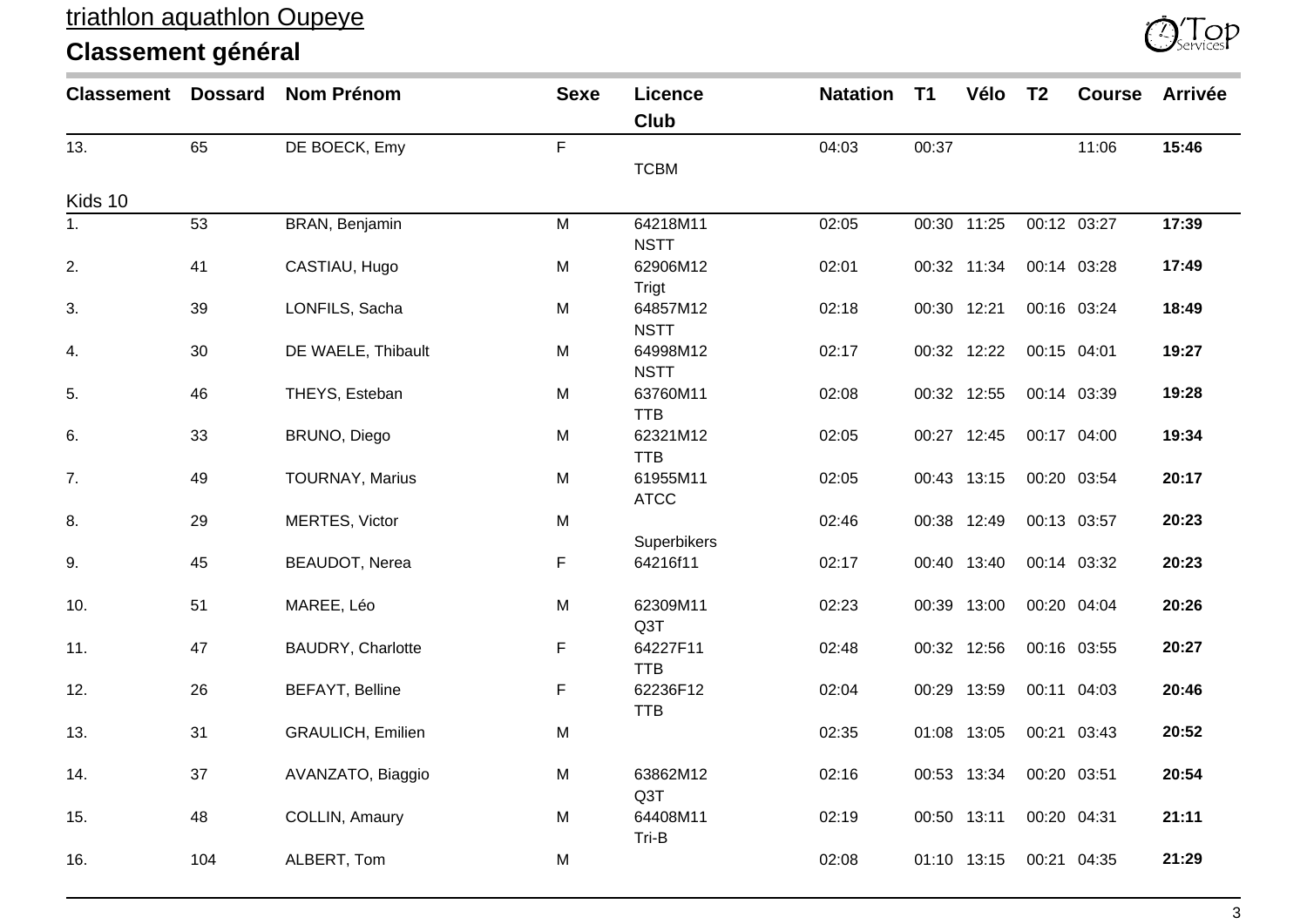

| <b>Classement Dossard</b> |     | <b>Nom Prénom</b>       | <b>Sexe</b> | <b>Licence</b>         | <b>Natation</b> | T <sub>1</sub> | Vélo        | T <sub>2</sub> | <b>Course</b> | <b>Arrivée</b> |
|---------------------------|-----|-------------------------|-------------|------------------------|-----------------|----------------|-------------|----------------|---------------|----------------|
|                           |     |                         |             | <b>Club</b>            |                 |                |             |                |               |                |
| 17.                       | 34  | JAVAUX, Oli             | M           | 61578M12<br>Q3T        | 02:09           |                | 00:51 13:53 |                | 00:14 04:28   | 21:35          |
| 18.                       | 38  | MARTIN VIRSEDA, Ruben   | M           |                        | 01:57           |                | 01:10 15:11 |                | 00:15 04:04   | 22:37          |
| 19.                       | 35  | MATHIEU, Kenenisa       | M           | 64511M12<br>tcbm       | 02:40           |                | 00:57 14:25 |                | 00:19 05:03   | 23:24          |
| 20.                       | 52  | HERZET, Mathieu         | M           |                        | 02:22           |                | 01:31 16:43 |                | 00:23 04:20   | 25:19          |
| 21.                       | 36  | HERRENT, Léa            | F           | 63166F12<br>Q3T        | 03:10           |                | 00:51 17:02 | 00:22 05:01    |               | 26:26          |
| 22.                       | 50  | CHAPELLE, Emmanuel      | M           | 63726M11<br><b>CTM</b> | 02:45           |                | 00:49 17:42 | 00:22 05:01    |               | 26:39          |
| 23.                       | 40  | JBAILI, Yanis           | M           | 64878M12<br>Q3T        | 03:24           |                | 01:00 20:07 |                | 00:26 05:27   | 30:24          |
| 24.                       | 32  | TALLA, Ylian            | M           | 63861M12<br>Q3T        | 05:36           |                | 01:31 21:01 |                | 00:26 08:24   | 36:58          |
| Kids 08                   |     |                         |             |                        |                 |                |             |                |               |                |
| 1.                        | 25  | <b>BERGERET, Arthur</b> | M           | 62607M13<br><b>ETC</b> | 01:16           |                | 00:43 08:25 |                | 00:22 01:58   | 12:44          |
| 2.                        | 22  | DARDENNE, Ilana         | F.          | 63411F13<br>Q3T        | 01:23           |                | 00:48 08:26 |                | 00:23 02:37   | 13:37          |
| 3.                        | 15  | DEBECKER, Mathis        | M           | 64231M13<br><b>TTB</b> | 01:29           |                | 00:52 08:54 |                | 00:21 02:04   | 13:40          |
| 4.                        | 12  | PELLISIER, Mathys       | M           | 64021M14<br>Q3T        | 01:55           |                | 00:47 08:47 |                | 00:21 02:07   | 13:57          |
| 5.                        | 17  | JAVAUX, Leo             | M           | 62400M13<br>Q3T        | 01:22           |                | 00:53 09:18 |                | 00:21 02:12   | 14:06          |
| 6.                        | 18  | DE BRABANTER, Lucas     | M           | 64212M13<br><b>TTB</b> | 01:44           |                | 00:54 08:41 |                | 00:25 02:29   | 14:13          |
| 7.                        | 24  | GUEUNING, Emilie        | F           | 63807F13<br><b>TTB</b> | 01:17           |                | 00:38 09:30 |                | 00:23 02:45   | 14:33          |
| 8.                        | 14  | DELCHAMBRE, Arthur      | M           | 64225M13<br><b>TTB</b> | 01:41           |                | 00:45 09:16 |                | 00:22 02:32   | 14:36          |
| 9.                        | 103 | CLEVE, Augustin         | M           | 63008M13<br>Q3T        | 01:51           |                | 00:55 10:05 |                | 00:23 02:10   | 15:24          |